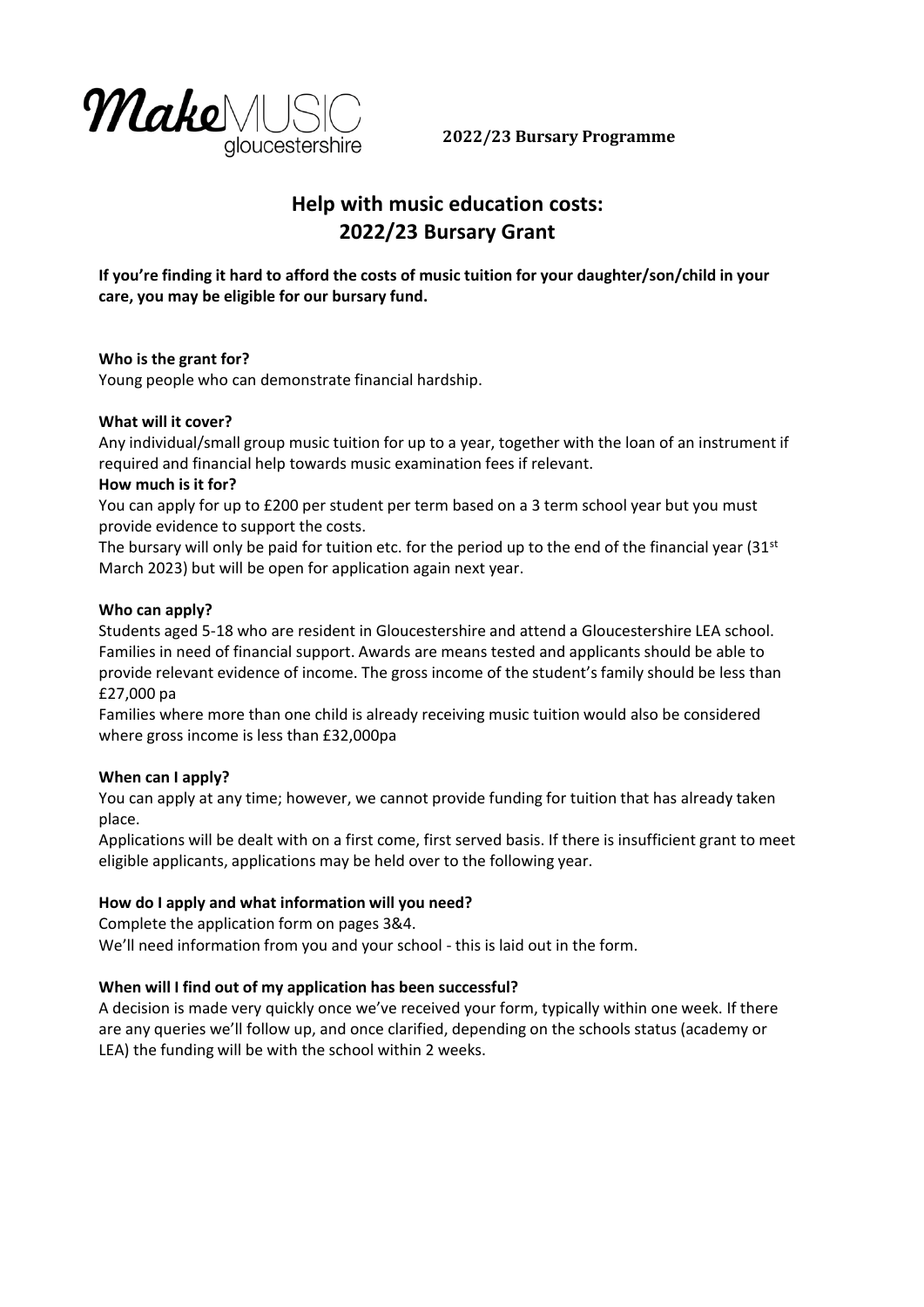

# **2022/23 Bursary Programme**

## **OTHER FREQUENTLY ASKED QUESTIONS**

## **Can I apply for more than one student?**

Yes you may apply for as many children in the family that meet the criteria.

## **Who is providing the funding?**

Make Music Gloucestershire (MMG)– the county's music education hub. We're a network of schools, individuals and organisations working together to make sure music education reaches as many children and young people as possible, and makes a difference to their lives and futures.

MMG is led by the County Council which receives a grant from the Department for Education (DfE) administered through Arts Council England (ACE) to fund the work of the Hub around four core and three extension roles. It commissions activity in line with these and with the priorities set out in the National Plan for Music Education.

A group of key partners is responsible for strategy, delivery, communications, and outcomes: these are currently Gloucestershire Music, The Music Works, Gloucestershire Academy of Music, Cheltenham Festivals and Groove on. An advisory group including schools, parents and young people representatives, advises on overall strategy and direction. Find out more here: www.makemusicgloucestershire.org.uk

## **Why do you need such detailed financial information?**

MMG is accountable to the Arts Council England for the financial management of the funding delegated to it. As such we must demonstrate that we have taken every care to ensure that the money is well spent and reaches those that need it most.

#### **What happens if circumstances change during the year?**

If your circumstances change once you have been awarded a bursary, it is important that you let us know.

#### **Who will receive the funding?**

Your child's school - to ensure that the bursary is properly managed and any that any payments from this bursary are open to audit scrutiny by Gloucestershire County Council. The school will manage the payment to tutors and any examination fees.

## **What happens if the student stops attending?**

If a student stops attending lessons with the tutor for whom a bursary has been awarded, the school will be asked to repay the grant from the time that the student ceased tuition.

#### **Who will decide if the bursary application has been successful?**

Make Music Gloucestershire (the hub) will ultimately make the decision based on the information provided by the school.

#### **How will you ensure that my application is confidential?**

All applications remain absolutely confidential and are only shared between the school and Make Music Gloucestershire. If the application is successful the school will be notified of the amount that has been granted and the name of the student to receive this grant.

#### **How much is available for these bursaries in this financial year?**

£18,000 in total has been set aside for this financial year (ending 31st March 2023) and we intend to continue this scheme in the new financial year.